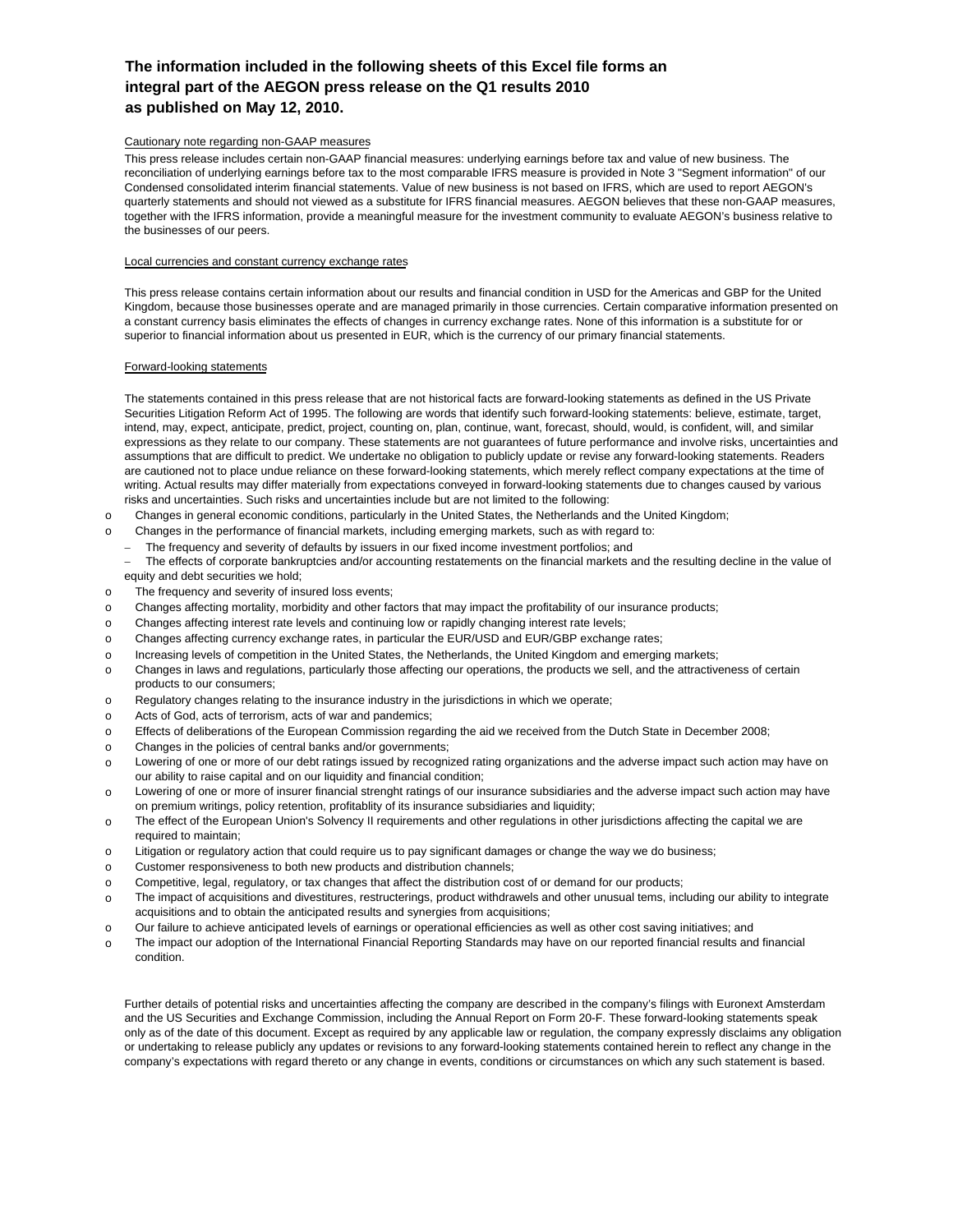| <b>KEY PERFORMANCE INDICATORS</b>           |                |         |         |                |           |                          |
|---------------------------------------------|----------------|---------|---------|----------------|-----------|--------------------------|
| amounts in EUR millions                     | Notes<br>b     | Q1 2010 | Q4 2009 | %              | Q1 2009   | $\%$                     |
| Underlying earnings before tax              | $\mathbf{1}$   | 488     | 478     | $\overline{c}$ | (98)      | $\overline{\phantom{a}}$ |
| Net income                                  | $\overline{2}$ | 372     | 393     | (5)            | (173)     | $\overline{\phantom{a}}$ |
| New life sales                              | 3              | 538     | 557     | (3)            | 567       | (5)                      |
| Gross deposits excluding run-off businesses | $\overline{4}$ | 7,775   | 6,723   | 16             | 7,532     | 3                        |
| Value of new business (VNB)                 |                | 146     | 216     | (32)           | 201       | (27)                     |
| Return on equity                            | 5              | 10.1%   | 9.4%    | $\overline{7}$ | $(5.1\%)$ | $\sim$                   |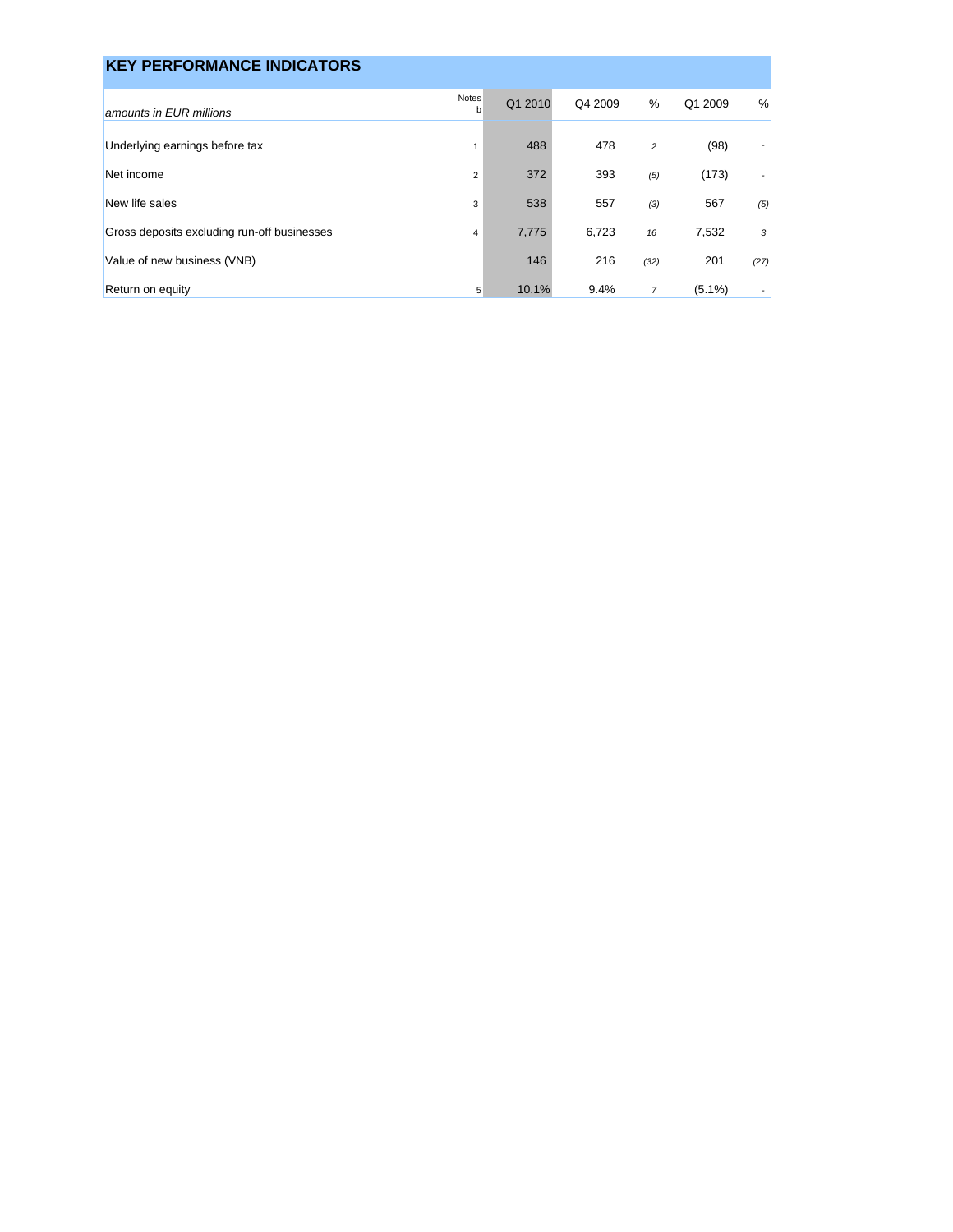| <b>EUR</b> millions<br>Q1 2010<br>℅<br>%<br>Q4 2009<br>Q1 2009<br>Underlying earnings before tax<br>Americas<br>379<br>350<br>(146)<br>8<br>The Netherlands<br>104<br>95<br>72<br>9<br>44<br>28<br>33<br>8<br>United Kingdom<br>(15)<br>New markets<br>48<br>31<br>46<br>48<br>(4)<br>Holding and other<br>(69)<br>(63)<br>(48)<br>(44)<br>Underlying earnings before tax<br>488<br>478<br>(98)<br>2<br>$\overline{\phantom{a}}$<br>Fair value items<br>(16)<br>(164)<br>(167)<br>90<br>90<br>Realized gains/(losses) on investments<br>126<br>315<br>144<br>(60)<br>Impairment charges<br>(150)<br>(212)<br>(385)<br>29<br>Other income/(charges)<br>23<br>5<br>(24)<br>۰<br>$\overline{\phantom{a}}$<br>Run-off businesses<br>(60)<br>77<br>(47)<br>(28)<br>$\overline{\phantom{a}}$<br>Income before tax<br>(453)<br>411<br>375<br>10<br>$\overline{\phantom{a}}$<br>(39)<br>18<br>280<br>Income tax<br>$\overline{\phantom{a}}$<br>372<br>393<br>(173)<br>Net income<br>(5)<br>$\overline{\phantom{a}}$<br>Net income / (loss) attributable to:<br>Equity holders of AEGON N.V.<br>371<br>393<br>(173)<br>(6)<br>Minority Interest<br>1<br>Net underlying earnings<br>381<br>390<br>(64)<br>(2)<br>$\overline{\phantom{a}}$<br>Commissions and expenses<br>1,406<br>1,586<br>1,635<br>13<br>812<br>840<br>of which operating expenses<br>847<br>(3)<br>New life sales<br>1,930<br>Life single premiums<br>2,017<br>1,974<br>(4)<br>Life recurring premiums annualized<br>345<br>370<br>355<br>(3)<br>Total recurring plus 1/10 single<br>538<br>557<br>567<br>(3)<br>New life sales<br>Americas<br>145<br>143<br>142<br>$\overline{c}$<br>$\mathbf{1}$<br>The Netherlands<br>62<br>93<br>62<br>(33)<br>265<br>247<br>279<br>United Kingdom<br>$\overline{7}$<br>New markets<br>74<br>66<br>84<br>(11)<br>Total recurring plus 1/10 single<br>538<br>557<br>567<br>(3)<br>New premium production accident and health insurance<br>148<br>125<br>164<br>18<br>21<br>12<br>New premium production general insurance<br>14<br>(33)<br>Gross deposits (on and off balance)<br>5,403<br>4,404<br>5.936<br>Americas<br>(9)<br>23<br>The Netherlands<br>743<br>1,107<br>462<br>(33)<br>United Kingdom<br>36<br>35<br>52<br>3<br>New markets<br>1,593<br>1,177<br>1,082<br>35<br>Total gross deposits excluding run-off businesses<br>6,723<br>7,532<br>7,775<br>16<br>Run-off businesses<br>674<br>(4)<br><b>Total gross deposits</b><br>7,775<br>6,719<br>8,206<br>16<br>Net deposits (on and off balance)<br>Americas<br>524<br>385<br>2,004<br>36<br>The Netherlands<br>619<br>67<br>55<br>(89)<br>22<br>United Kingdom<br>29<br>29<br>49<br>New markets<br>121<br>18<br>(314)<br>Total net deposits excluding run-off businesses<br>741<br>1,051<br>1,794<br>(29)<br>Run-off businesses<br>(2, 199)<br>(6, 513)<br>(2,954)<br>66<br><b>Total net deposits</b><br>(1, 458)<br>(5, 462)<br>(1, 160)<br>73 | <b>FINANCIAL OVERVIEW</b> |  |  |  |
|---------------------------------------------------------------------------------------------------------------------------------------------------------------------------------------------------------------------------------------------------------------------------------------------------------------------------------------------------------------------------------------------------------------------------------------------------------------------------------------------------------------------------------------------------------------------------------------------------------------------------------------------------------------------------------------------------------------------------------------------------------------------------------------------------------------------------------------------------------------------------------------------------------------------------------------------------------------------------------------------------------------------------------------------------------------------------------------------------------------------------------------------------------------------------------------------------------------------------------------------------------------------------------------------------------------------------------------------------------------------------------------------------------------------------------------------------------------------------------------------------------------------------------------------------------------------------------------------------------------------------------------------------------------------------------------------------------------------------------------------------------------------------------------------------------------------------------------------------------------------------------------------------------------------------------------------------------------------------------------------------------------------------------------------------------------------------------------------------------------------------------------------------------------------------------------------------------------------------------------------------------------------------------------------------------------------------------------------------------------------------------------------------------------------------------------------------------------------------------------------------------------------------------------------------------------------------------------------------------------------------------------------------------------------------------------------------------------------------------------------------------------------------------------------------------------------------------------------------------------------------------------------------------|---------------------------|--|--|--|
| (10)<br>(13)<br>61                                                                                                                                                                                                                                                                                                                                                                                                                                                                                                                                                                                                                                                                                                                                                                                                                                                                                                                                                                                                                                                                                                                                                                                                                                                                                                                                                                                                                                                                                                                                                                                                                                                                                                                                                                                                                                                                                                                                                                                                                                                                                                                                                                                                                                                                                                                                                                                                                                                                                                                                                                                                                                                                                                                                                                                                                                                                                      |                           |  |  |  |
|                                                                                                                                                                                                                                                                                                                                                                                                                                                                                                                                                                                                                                                                                                                                                                                                                                                                                                                                                                                                                                                                                                                                                                                                                                                                                                                                                                                                                                                                                                                                                                                                                                                                                                                                                                                                                                                                                                                                                                                                                                                                                                                                                                                                                                                                                                                                                                                                                                                                                                                                                                                                                                                                                                                                                                                                                                                                                                         |                           |  |  |  |
|                                                                                                                                                                                                                                                                                                                                                                                                                                                                                                                                                                                                                                                                                                                                                                                                                                                                                                                                                                                                                                                                                                                                                                                                                                                                                                                                                                                                                                                                                                                                                                                                                                                                                                                                                                                                                                                                                                                                                                                                                                                                                                                                                                                                                                                                                                                                                                                                                                                                                                                                                                                                                                                                                                                                                                                                                                                                                                         |                           |  |  |  |
|                                                                                                                                                                                                                                                                                                                                                                                                                                                                                                                                                                                                                                                                                                                                                                                                                                                                                                                                                                                                                                                                                                                                                                                                                                                                                                                                                                                                                                                                                                                                                                                                                                                                                                                                                                                                                                                                                                                                                                                                                                                                                                                                                                                                                                                                                                                                                                                                                                                                                                                                                                                                                                                                                                                                                                                                                                                                                                         |                           |  |  |  |
|                                                                                                                                                                                                                                                                                                                                                                                                                                                                                                                                                                                                                                                                                                                                                                                                                                                                                                                                                                                                                                                                                                                                                                                                                                                                                                                                                                                                                                                                                                                                                                                                                                                                                                                                                                                                                                                                                                                                                                                                                                                                                                                                                                                                                                                                                                                                                                                                                                                                                                                                                                                                                                                                                                                                                                                                                                                                                                         |                           |  |  |  |
|                                                                                                                                                                                                                                                                                                                                                                                                                                                                                                                                                                                                                                                                                                                                                                                                                                                                                                                                                                                                                                                                                                                                                                                                                                                                                                                                                                                                                                                                                                                                                                                                                                                                                                                                                                                                                                                                                                                                                                                                                                                                                                                                                                                                                                                                                                                                                                                                                                                                                                                                                                                                                                                                                                                                                                                                                                                                                                         |                           |  |  |  |
|                                                                                                                                                                                                                                                                                                                                                                                                                                                                                                                                                                                                                                                                                                                                                                                                                                                                                                                                                                                                                                                                                                                                                                                                                                                                                                                                                                                                                                                                                                                                                                                                                                                                                                                                                                                                                                                                                                                                                                                                                                                                                                                                                                                                                                                                                                                                                                                                                                                                                                                                                                                                                                                                                                                                                                                                                                                                                                         |                           |  |  |  |
|                                                                                                                                                                                                                                                                                                                                                                                                                                                                                                                                                                                                                                                                                                                                                                                                                                                                                                                                                                                                                                                                                                                                                                                                                                                                                                                                                                                                                                                                                                                                                                                                                                                                                                                                                                                                                                                                                                                                                                                                                                                                                                                                                                                                                                                                                                                                                                                                                                                                                                                                                                                                                                                                                                                                                                                                                                                                                                         |                           |  |  |  |
|                                                                                                                                                                                                                                                                                                                                                                                                                                                                                                                                                                                                                                                                                                                                                                                                                                                                                                                                                                                                                                                                                                                                                                                                                                                                                                                                                                                                                                                                                                                                                                                                                                                                                                                                                                                                                                                                                                                                                                                                                                                                                                                                                                                                                                                                                                                                                                                                                                                                                                                                                                                                                                                                                                                                                                                                                                                                                                         |                           |  |  |  |
|                                                                                                                                                                                                                                                                                                                                                                                                                                                                                                                                                                                                                                                                                                                                                                                                                                                                                                                                                                                                                                                                                                                                                                                                                                                                                                                                                                                                                                                                                                                                                                                                                                                                                                                                                                                                                                                                                                                                                                                                                                                                                                                                                                                                                                                                                                                                                                                                                                                                                                                                                                                                                                                                                                                                                                                                                                                                                                         |                           |  |  |  |
|                                                                                                                                                                                                                                                                                                                                                                                                                                                                                                                                                                                                                                                                                                                                                                                                                                                                                                                                                                                                                                                                                                                                                                                                                                                                                                                                                                                                                                                                                                                                                                                                                                                                                                                                                                                                                                                                                                                                                                                                                                                                                                                                                                                                                                                                                                                                                                                                                                                                                                                                                                                                                                                                                                                                                                                                                                                                                                         |                           |  |  |  |
|                                                                                                                                                                                                                                                                                                                                                                                                                                                                                                                                                                                                                                                                                                                                                                                                                                                                                                                                                                                                                                                                                                                                                                                                                                                                                                                                                                                                                                                                                                                                                                                                                                                                                                                                                                                                                                                                                                                                                                                                                                                                                                                                                                                                                                                                                                                                                                                                                                                                                                                                                                                                                                                                                                                                                                                                                                                                                                         |                           |  |  |  |
|                                                                                                                                                                                                                                                                                                                                                                                                                                                                                                                                                                                                                                                                                                                                                                                                                                                                                                                                                                                                                                                                                                                                                                                                                                                                                                                                                                                                                                                                                                                                                                                                                                                                                                                                                                                                                                                                                                                                                                                                                                                                                                                                                                                                                                                                                                                                                                                                                                                                                                                                                                                                                                                                                                                                                                                                                                                                                                         |                           |  |  |  |
|                                                                                                                                                                                                                                                                                                                                                                                                                                                                                                                                                                                                                                                                                                                                                                                                                                                                                                                                                                                                                                                                                                                                                                                                                                                                                                                                                                                                                                                                                                                                                                                                                                                                                                                                                                                                                                                                                                                                                                                                                                                                                                                                                                                                                                                                                                                                                                                                                                                                                                                                                                                                                                                                                                                                                                                                                                                                                                         |                           |  |  |  |
|                                                                                                                                                                                                                                                                                                                                                                                                                                                                                                                                                                                                                                                                                                                                                                                                                                                                                                                                                                                                                                                                                                                                                                                                                                                                                                                                                                                                                                                                                                                                                                                                                                                                                                                                                                                                                                                                                                                                                                                                                                                                                                                                                                                                                                                                                                                                                                                                                                                                                                                                                                                                                                                                                                                                                                                                                                                                                                         |                           |  |  |  |
|                                                                                                                                                                                                                                                                                                                                                                                                                                                                                                                                                                                                                                                                                                                                                                                                                                                                                                                                                                                                                                                                                                                                                                                                                                                                                                                                                                                                                                                                                                                                                                                                                                                                                                                                                                                                                                                                                                                                                                                                                                                                                                                                                                                                                                                                                                                                                                                                                                                                                                                                                                                                                                                                                                                                                                                                                                                                                                         |                           |  |  |  |
|                                                                                                                                                                                                                                                                                                                                                                                                                                                                                                                                                                                                                                                                                                                                                                                                                                                                                                                                                                                                                                                                                                                                                                                                                                                                                                                                                                                                                                                                                                                                                                                                                                                                                                                                                                                                                                                                                                                                                                                                                                                                                                                                                                                                                                                                                                                                                                                                                                                                                                                                                                                                                                                                                                                                                                                                                                                                                                         |                           |  |  |  |
|                                                                                                                                                                                                                                                                                                                                                                                                                                                                                                                                                                                                                                                                                                                                                                                                                                                                                                                                                                                                                                                                                                                                                                                                                                                                                                                                                                                                                                                                                                                                                                                                                                                                                                                                                                                                                                                                                                                                                                                                                                                                                                                                                                                                                                                                                                                                                                                                                                                                                                                                                                                                                                                                                                                                                                                                                                                                                                         |                           |  |  |  |
|                                                                                                                                                                                                                                                                                                                                                                                                                                                                                                                                                                                                                                                                                                                                                                                                                                                                                                                                                                                                                                                                                                                                                                                                                                                                                                                                                                                                                                                                                                                                                                                                                                                                                                                                                                                                                                                                                                                                                                                                                                                                                                                                                                                                                                                                                                                                                                                                                                                                                                                                                                                                                                                                                                                                                                                                                                                                                                         |                           |  |  |  |
| (3)<br>(4)<br>(2)<br>(7)<br>(5)<br>(5)<br>(21)<br>(5)<br>(10)<br>17<br>61<br>(31)<br>47<br>$\mathbf{3}$<br>(5)<br>(74)<br>(41)<br>(59)<br>26<br>(26)                                                                                                                                                                                                                                                                                                                                                                                                                                                                                                                                                                                                                                                                                                                                                                                                                                                                                                                                                                                                                                                                                                                                                                                                                                                                                                                                                                                                                                                                                                                                                                                                                                                                                                                                                                                                                                                                                                                                                                                                                                                                                                                                                                                                                                                                                                                                                                                                                                                                                                                                                                                                                                                                                                                                                    |                           |  |  |  |
|                                                                                                                                                                                                                                                                                                                                                                                                                                                                                                                                                                                                                                                                                                                                                                                                                                                                                                                                                                                                                                                                                                                                                                                                                                                                                                                                                                                                                                                                                                                                                                                                                                                                                                                                                                                                                                                                                                                                                                                                                                                                                                                                                                                                                                                                                                                                                                                                                                                                                                                                                                                                                                                                                                                                                                                                                                                                                                         |                           |  |  |  |
|                                                                                                                                                                                                                                                                                                                                                                                                                                                                                                                                                                                                                                                                                                                                                                                                                                                                                                                                                                                                                                                                                                                                                                                                                                                                                                                                                                                                                                                                                                                                                                                                                                                                                                                                                                                                                                                                                                                                                                                                                                                                                                                                                                                                                                                                                                                                                                                                                                                                                                                                                                                                                                                                                                                                                                                                                                                                                                         |                           |  |  |  |
|                                                                                                                                                                                                                                                                                                                                                                                                                                                                                                                                                                                                                                                                                                                                                                                                                                                                                                                                                                                                                                                                                                                                                                                                                                                                                                                                                                                                                                                                                                                                                                                                                                                                                                                                                                                                                                                                                                                                                                                                                                                                                                                                                                                                                                                                                                                                                                                                                                                                                                                                                                                                                                                                                                                                                                                                                                                                                                         |                           |  |  |  |
|                                                                                                                                                                                                                                                                                                                                                                                                                                                                                                                                                                                                                                                                                                                                                                                                                                                                                                                                                                                                                                                                                                                                                                                                                                                                                                                                                                                                                                                                                                                                                                                                                                                                                                                                                                                                                                                                                                                                                                                                                                                                                                                                                                                                                                                                                                                                                                                                                                                                                                                                                                                                                                                                                                                                                                                                                                                                                                         |                           |  |  |  |
|                                                                                                                                                                                                                                                                                                                                                                                                                                                                                                                                                                                                                                                                                                                                                                                                                                                                                                                                                                                                                                                                                                                                                                                                                                                                                                                                                                                                                                                                                                                                                                                                                                                                                                                                                                                                                                                                                                                                                                                                                                                                                                                                                                                                                                                                                                                                                                                                                                                                                                                                                                                                                                                                                                                                                                                                                                                                                                         |                           |  |  |  |
|                                                                                                                                                                                                                                                                                                                                                                                                                                                                                                                                                                                                                                                                                                                                                                                                                                                                                                                                                                                                                                                                                                                                                                                                                                                                                                                                                                                                                                                                                                                                                                                                                                                                                                                                                                                                                                                                                                                                                                                                                                                                                                                                                                                                                                                                                                                                                                                                                                                                                                                                                                                                                                                                                                                                                                                                                                                                                                         |                           |  |  |  |
|                                                                                                                                                                                                                                                                                                                                                                                                                                                                                                                                                                                                                                                                                                                                                                                                                                                                                                                                                                                                                                                                                                                                                                                                                                                                                                                                                                                                                                                                                                                                                                                                                                                                                                                                                                                                                                                                                                                                                                                                                                                                                                                                                                                                                                                                                                                                                                                                                                                                                                                                                                                                                                                                                                                                                                                                                                                                                                         |                           |  |  |  |
|                                                                                                                                                                                                                                                                                                                                                                                                                                                                                                                                                                                                                                                                                                                                                                                                                                                                                                                                                                                                                                                                                                                                                                                                                                                                                                                                                                                                                                                                                                                                                                                                                                                                                                                                                                                                                                                                                                                                                                                                                                                                                                                                                                                                                                                                                                                                                                                                                                                                                                                                                                                                                                                                                                                                                                                                                                                                                                         |                           |  |  |  |
|                                                                                                                                                                                                                                                                                                                                                                                                                                                                                                                                                                                                                                                                                                                                                                                                                                                                                                                                                                                                                                                                                                                                                                                                                                                                                                                                                                                                                                                                                                                                                                                                                                                                                                                                                                                                                                                                                                                                                                                                                                                                                                                                                                                                                                                                                                                                                                                                                                                                                                                                                                                                                                                                                                                                                                                                                                                                                                         |                           |  |  |  |
|                                                                                                                                                                                                                                                                                                                                                                                                                                                                                                                                                                                                                                                                                                                                                                                                                                                                                                                                                                                                                                                                                                                                                                                                                                                                                                                                                                                                                                                                                                                                                                                                                                                                                                                                                                                                                                                                                                                                                                                                                                                                                                                                                                                                                                                                                                                                                                                                                                                                                                                                                                                                                                                                                                                                                                                                                                                                                                         |                           |  |  |  |
|                                                                                                                                                                                                                                                                                                                                                                                                                                                                                                                                                                                                                                                                                                                                                                                                                                                                                                                                                                                                                                                                                                                                                                                                                                                                                                                                                                                                                                                                                                                                                                                                                                                                                                                                                                                                                                                                                                                                                                                                                                                                                                                                                                                                                                                                                                                                                                                                                                                                                                                                                                                                                                                                                                                                                                                                                                                                                                         |                           |  |  |  |
|                                                                                                                                                                                                                                                                                                                                                                                                                                                                                                                                                                                                                                                                                                                                                                                                                                                                                                                                                                                                                                                                                                                                                                                                                                                                                                                                                                                                                                                                                                                                                                                                                                                                                                                                                                                                                                                                                                                                                                                                                                                                                                                                                                                                                                                                                                                                                                                                                                                                                                                                                                                                                                                                                                                                                                                                                                                                                                         |                           |  |  |  |
|                                                                                                                                                                                                                                                                                                                                                                                                                                                                                                                                                                                                                                                                                                                                                                                                                                                                                                                                                                                                                                                                                                                                                                                                                                                                                                                                                                                                                                                                                                                                                                                                                                                                                                                                                                                                                                                                                                                                                                                                                                                                                                                                                                                                                                                                                                                                                                                                                                                                                                                                                                                                                                                                                                                                                                                                                                                                                                         |                           |  |  |  |
|                                                                                                                                                                                                                                                                                                                                                                                                                                                                                                                                                                                                                                                                                                                                                                                                                                                                                                                                                                                                                                                                                                                                                                                                                                                                                                                                                                                                                                                                                                                                                                                                                                                                                                                                                                                                                                                                                                                                                                                                                                                                                                                                                                                                                                                                                                                                                                                                                                                                                                                                                                                                                                                                                                                                                                                                                                                                                                         |                           |  |  |  |
|                                                                                                                                                                                                                                                                                                                                                                                                                                                                                                                                                                                                                                                                                                                                                                                                                                                                                                                                                                                                                                                                                                                                                                                                                                                                                                                                                                                                                                                                                                                                                                                                                                                                                                                                                                                                                                                                                                                                                                                                                                                                                                                                                                                                                                                                                                                                                                                                                                                                                                                                                                                                                                                                                                                                                                                                                                                                                                         |                           |  |  |  |
|                                                                                                                                                                                                                                                                                                                                                                                                                                                                                                                                                                                                                                                                                                                                                                                                                                                                                                                                                                                                                                                                                                                                                                                                                                                                                                                                                                                                                                                                                                                                                                                                                                                                                                                                                                                                                                                                                                                                                                                                                                                                                                                                                                                                                                                                                                                                                                                                                                                                                                                                                                                                                                                                                                                                                                                                                                                                                                         |                           |  |  |  |
|                                                                                                                                                                                                                                                                                                                                                                                                                                                                                                                                                                                                                                                                                                                                                                                                                                                                                                                                                                                                                                                                                                                                                                                                                                                                                                                                                                                                                                                                                                                                                                                                                                                                                                                                                                                                                                                                                                                                                                                                                                                                                                                                                                                                                                                                                                                                                                                                                                                                                                                                                                                                                                                                                                                                                                                                                                                                                                         |                           |  |  |  |
|                                                                                                                                                                                                                                                                                                                                                                                                                                                                                                                                                                                                                                                                                                                                                                                                                                                                                                                                                                                                                                                                                                                                                                                                                                                                                                                                                                                                                                                                                                                                                                                                                                                                                                                                                                                                                                                                                                                                                                                                                                                                                                                                                                                                                                                                                                                                                                                                                                                                                                                                                                                                                                                                                                                                                                                                                                                                                                         |                           |  |  |  |
|                                                                                                                                                                                                                                                                                                                                                                                                                                                                                                                                                                                                                                                                                                                                                                                                                                                                                                                                                                                                                                                                                                                                                                                                                                                                                                                                                                                                                                                                                                                                                                                                                                                                                                                                                                                                                                                                                                                                                                                                                                                                                                                                                                                                                                                                                                                                                                                                                                                                                                                                                                                                                                                                                                                                                                                                                                                                                                         |                           |  |  |  |
|                                                                                                                                                                                                                                                                                                                                                                                                                                                                                                                                                                                                                                                                                                                                                                                                                                                                                                                                                                                                                                                                                                                                                                                                                                                                                                                                                                                                                                                                                                                                                                                                                                                                                                                                                                                                                                                                                                                                                                                                                                                                                                                                                                                                                                                                                                                                                                                                                                                                                                                                                                                                                                                                                                                                                                                                                                                                                                         |                           |  |  |  |
|                                                                                                                                                                                                                                                                                                                                                                                                                                                                                                                                                                                                                                                                                                                                                                                                                                                                                                                                                                                                                                                                                                                                                                                                                                                                                                                                                                                                                                                                                                                                                                                                                                                                                                                                                                                                                                                                                                                                                                                                                                                                                                                                                                                                                                                                                                                                                                                                                                                                                                                                                                                                                                                                                                                                                                                                                                                                                                         |                           |  |  |  |
|                                                                                                                                                                                                                                                                                                                                                                                                                                                                                                                                                                                                                                                                                                                                                                                                                                                                                                                                                                                                                                                                                                                                                                                                                                                                                                                                                                                                                                                                                                                                                                                                                                                                                                                                                                                                                                                                                                                                                                                                                                                                                                                                                                                                                                                                                                                                                                                                                                                                                                                                                                                                                                                                                                                                                                                                                                                                                                         |                           |  |  |  |
|                                                                                                                                                                                                                                                                                                                                                                                                                                                                                                                                                                                                                                                                                                                                                                                                                                                                                                                                                                                                                                                                                                                                                                                                                                                                                                                                                                                                                                                                                                                                                                                                                                                                                                                                                                                                                                                                                                                                                                                                                                                                                                                                                                                                                                                                                                                                                                                                                                                                                                                                                                                                                                                                                                                                                                                                                                                                                                         |                           |  |  |  |
|                                                                                                                                                                                                                                                                                                                                                                                                                                                                                                                                                                                                                                                                                                                                                                                                                                                                                                                                                                                                                                                                                                                                                                                                                                                                                                                                                                                                                                                                                                                                                                                                                                                                                                                                                                                                                                                                                                                                                                                                                                                                                                                                                                                                                                                                                                                                                                                                                                                                                                                                                                                                                                                                                                                                                                                                                                                                                                         |                           |  |  |  |
|                                                                                                                                                                                                                                                                                                                                                                                                                                                                                                                                                                                                                                                                                                                                                                                                                                                                                                                                                                                                                                                                                                                                                                                                                                                                                                                                                                                                                                                                                                                                                                                                                                                                                                                                                                                                                                                                                                                                                                                                                                                                                                                                                                                                                                                                                                                                                                                                                                                                                                                                                                                                                                                                                                                                                                                                                                                                                                         |                           |  |  |  |
|                                                                                                                                                                                                                                                                                                                                                                                                                                                                                                                                                                                                                                                                                                                                                                                                                                                                                                                                                                                                                                                                                                                                                                                                                                                                                                                                                                                                                                                                                                                                                                                                                                                                                                                                                                                                                                                                                                                                                                                                                                                                                                                                                                                                                                                                                                                                                                                                                                                                                                                                                                                                                                                                                                                                                                                                                                                                                                         |                           |  |  |  |
|                                                                                                                                                                                                                                                                                                                                                                                                                                                                                                                                                                                                                                                                                                                                                                                                                                                                                                                                                                                                                                                                                                                                                                                                                                                                                                                                                                                                                                                                                                                                                                                                                                                                                                                                                                                                                                                                                                                                                                                                                                                                                                                                                                                                                                                                                                                                                                                                                                                                                                                                                                                                                                                                                                                                                                                                                                                                                                         |                           |  |  |  |
|                                                                                                                                                                                                                                                                                                                                                                                                                                                                                                                                                                                                                                                                                                                                                                                                                                                                                                                                                                                                                                                                                                                                                                                                                                                                                                                                                                                                                                                                                                                                                                                                                                                                                                                                                                                                                                                                                                                                                                                                                                                                                                                                                                                                                                                                                                                                                                                                                                                                                                                                                                                                                                                                                                                                                                                                                                                                                                         |                           |  |  |  |
|                                                                                                                                                                                                                                                                                                                                                                                                                                                                                                                                                                                                                                                                                                                                                                                                                                                                                                                                                                                                                                                                                                                                                                                                                                                                                                                                                                                                                                                                                                                                                                                                                                                                                                                                                                                                                                                                                                                                                                                                                                                                                                                                                                                                                                                                                                                                                                                                                                                                                                                                                                                                                                                                                                                                                                                                                                                                                                         |                           |  |  |  |
|                                                                                                                                                                                                                                                                                                                                                                                                                                                                                                                                                                                                                                                                                                                                                                                                                                                                                                                                                                                                                                                                                                                                                                                                                                                                                                                                                                                                                                                                                                                                                                                                                                                                                                                                                                                                                                                                                                                                                                                                                                                                                                                                                                                                                                                                                                                                                                                                                                                                                                                                                                                                                                                                                                                                                                                                                                                                                                         |                           |  |  |  |
|                                                                                                                                                                                                                                                                                                                                                                                                                                                                                                                                                                                                                                                                                                                                                                                                                                                                                                                                                                                                                                                                                                                                                                                                                                                                                                                                                                                                                                                                                                                                                                                                                                                                                                                                                                                                                                                                                                                                                                                                                                                                                                                                                                                                                                                                                                                                                                                                                                                                                                                                                                                                                                                                                                                                                                                                                                                                                                         |                           |  |  |  |
|                                                                                                                                                                                                                                                                                                                                                                                                                                                                                                                                                                                                                                                                                                                                                                                                                                                                                                                                                                                                                                                                                                                                                                                                                                                                                                                                                                                                                                                                                                                                                                                                                                                                                                                                                                                                                                                                                                                                                                                                                                                                                                                                                                                                                                                                                                                                                                                                                                                                                                                                                                                                                                                                                                                                                                                                                                                                                                         |                           |  |  |  |
|                                                                                                                                                                                                                                                                                                                                                                                                                                                                                                                                                                                                                                                                                                                                                                                                                                                                                                                                                                                                                                                                                                                                                                                                                                                                                                                                                                                                                                                                                                                                                                                                                                                                                                                                                                                                                                                                                                                                                                                                                                                                                                                                                                                                                                                                                                                                                                                                                                                                                                                                                                                                                                                                                                                                                                                                                                                                                                         |                           |  |  |  |
|                                                                                                                                                                                                                                                                                                                                                                                                                                                                                                                                                                                                                                                                                                                                                                                                                                                                                                                                                                                                                                                                                                                                                                                                                                                                                                                                                                                                                                                                                                                                                                                                                                                                                                                                                                                                                                                                                                                                                                                                                                                                                                                                                                                                                                                                                                                                                                                                                                                                                                                                                                                                                                                                                                                                                                                                                                                                                                         |                           |  |  |  |
|                                                                                                                                                                                                                                                                                                                                                                                                                                                                                                                                                                                                                                                                                                                                                                                                                                                                                                                                                                                                                                                                                                                                                                                                                                                                                                                                                                                                                                                                                                                                                                                                                                                                                                                                                                                                                                                                                                                                                                                                                                                                                                                                                                                                                                                                                                                                                                                                                                                                                                                                                                                                                                                                                                                                                                                                                                                                                                         |                           |  |  |  |

| <b>REVENUE GENERATING INVESTMENTS</b>       |          |          |                |
|---------------------------------------------|----------|----------|----------------|
|                                             | Mar. 31, | Dec. 31. |                |
|                                             | 2010     | 2009     | $\frac{0}{0}$  |
| Revenue generating investments (total)      | 387,912  | 362.832  | $\overline{ }$ |
| Investments general account                 | 142.254  | 134.205  | 6              |
| Investments for account of policyholders    | 135.385  | 125.845  | 8              |
| Off balance sheet investments third parties | 110.273  | 102.782  | $\overline{7}$ |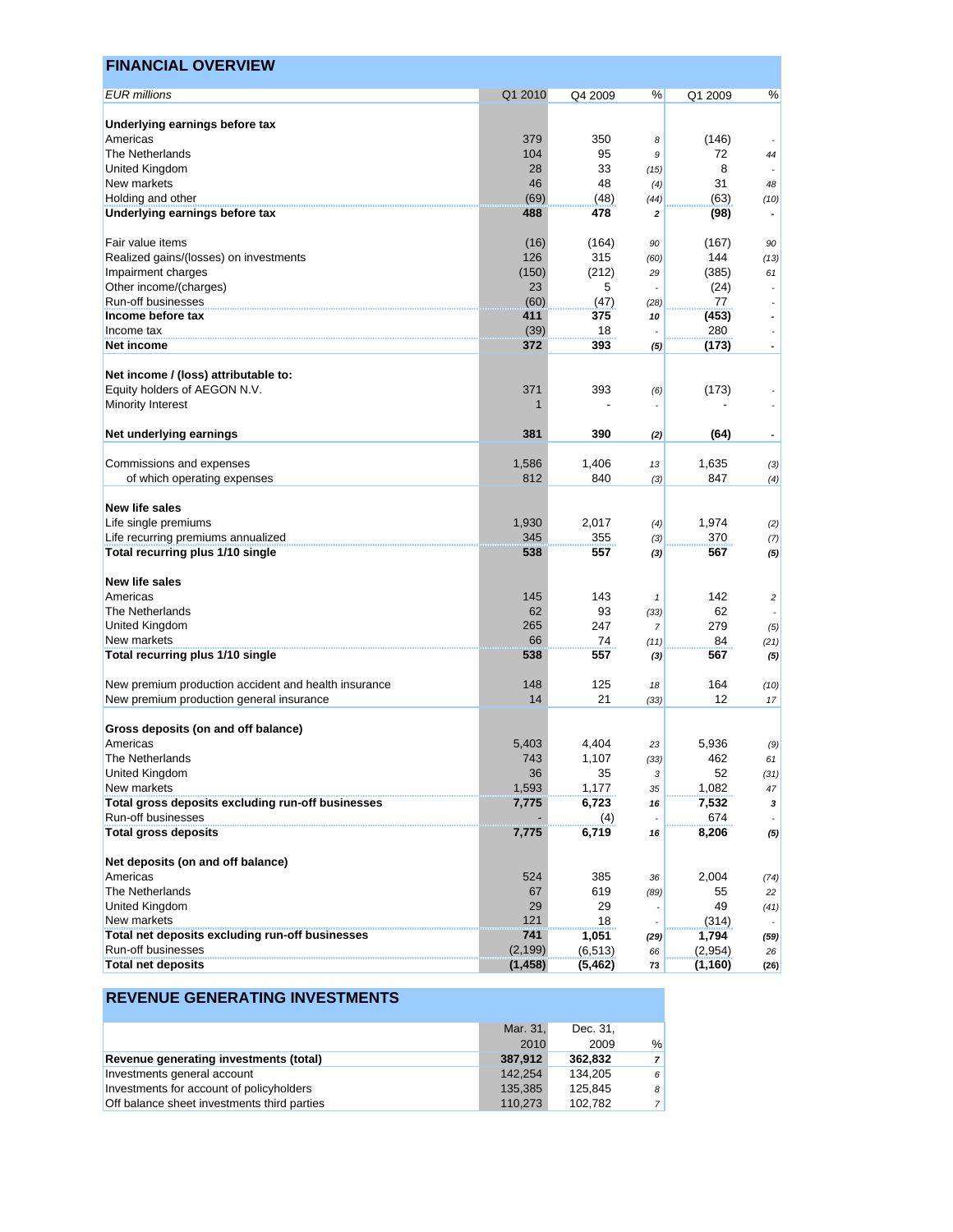# **FINANCIAL OVERVIEW, Q1 2010 GEOGRAPHICALLY**

|                                                       |          |             |         |                | amounts in million EUR (unless otherwise stated) |                |
|-------------------------------------------------------|----------|-------------|---------|----------------|--------------------------------------------------|----------------|
|                                                       |          |             |         |                | Holding,                                         |                |
|                                                       |          |             |         |                | other                                            |                |
|                                                       |          | The         | United  | <b>New</b>     | activities &                                     | <b>Total</b>   |
|                                                       | Americas | Netherlands | Kingdom | <b>Markets</b> | eliminations                                     | <b>EUR</b>     |
| Underlying earnings before tax by line of business    |          |             |         |                |                                                  |                |
| Life                                                  | 148      | 39          | 21      | 21             |                                                  | 229            |
| Individual savings and retirement products            | 138      |             |         | (6)            |                                                  | 132            |
| Pensions                                              | 62       | 47          | 9       | 4              |                                                  | 122            |
| Life reinsurance                                      | 30       |             |         |                |                                                  | 30             |
| Non-life                                              |          |             |         | 8              |                                                  | 15             |
| <b>Distribution</b>                                   |          | 11          | (2)     |                |                                                  | 9              |
| Asset Management                                      |          |             |         |                |                                                  | $\overline{7}$ |
| Other                                                 |          |             |         |                | (69)                                             | (69)           |
| Share in underlying earnings before tax of associates |          |             |         | 12             |                                                  | 13             |
| Underlying earnings before tax                        | 379      | 104         | 28      | 46             | (69)                                             | 488            |
| Fair value items                                      | (86)     | 91          | 3       | 3              | (27)                                             | (16)           |
| Realized gains/(losses) on investments                | 24       | 96          | 3       | 3              |                                                  | 126            |
| Impairment charges                                    | (139)    | (1)         | (8)     | (2)            |                                                  | (150)          |
| Other income/(charges)                                |          |             | 23      |                |                                                  | 23             |
| Run-off businesses                                    | (60)     |             |         |                |                                                  | (60)           |
| Income before tax                                     | 118      | 290         | 49      | 50             | (96)                                             | 411            |
| Income tax                                            | 39       | (67)        | (26)    | (13)           | 28                                               | (39)           |
| <b>Net income</b>                                     | 157      | 223         | 23      | 37             | (68)                                             | 372            |
| Net underlying earnings                               | 295      | 77          | 25      | 32             | (48)                                             | 381            |

| <b>EMPLOYEE NUMBERS</b>                                     | At<br>Mar. 31,<br>2010 | Dec. 31,<br>2009 |
|-------------------------------------------------------------|------------------------|------------------|
| Employees excl. agents                                      | 25,204                 | 25,090           |
| Agents                                                      | 3.044                  | 3.292            |
| Total number of employees excluding Associates              | 28.248                 | 28,382           |
| AEGON's share of employees (including agents) in Associates | 2.854                  | 2,582            |
| Total                                                       | 31.102                 | 30.964           |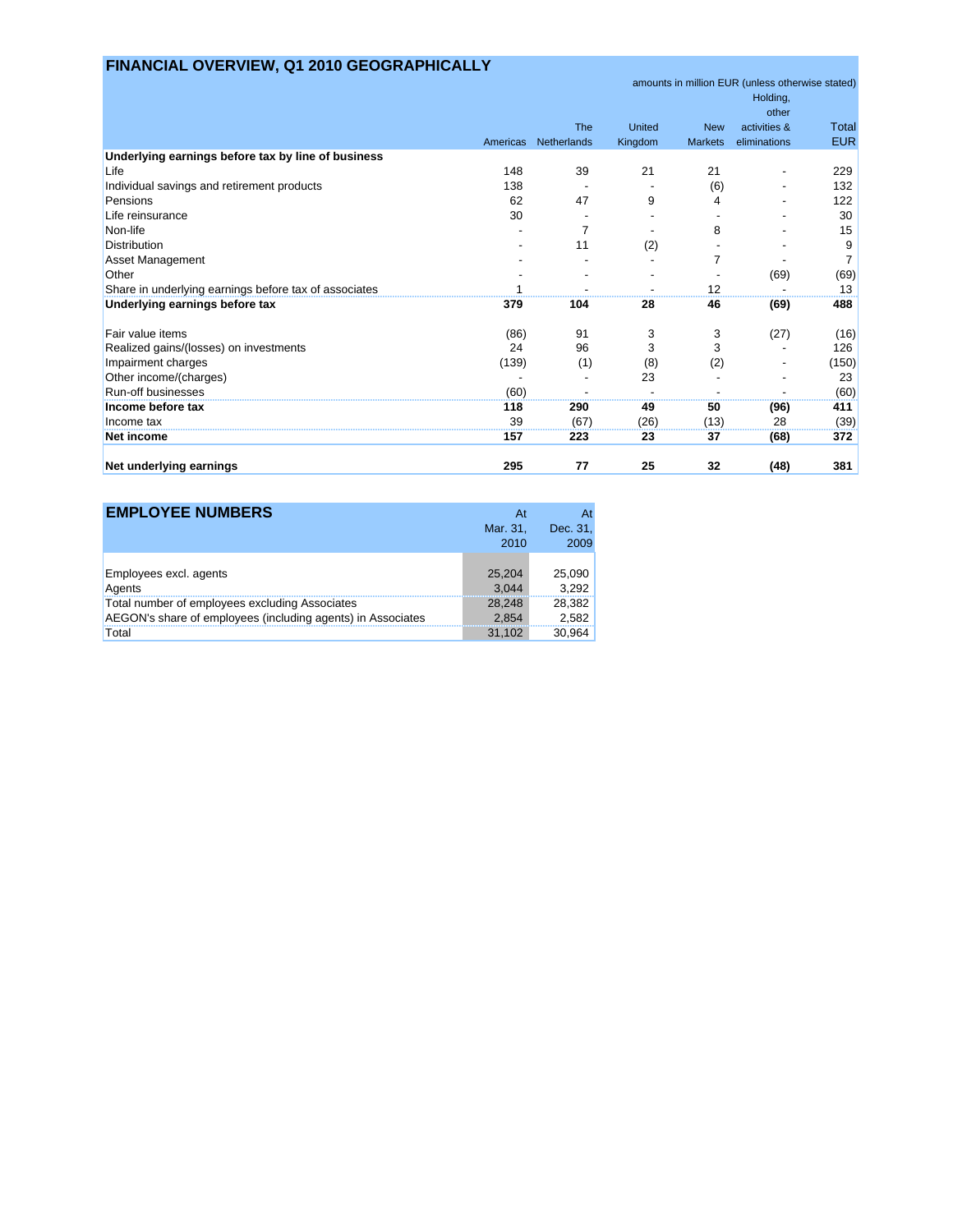| <b>AMERICAS</b>                                                           |                |                |                    |                |                          |
|---------------------------------------------------------------------------|----------------|----------------|--------------------|----------------|--------------------------|
| <b>USD millions</b>                                                       | Q1 2010        | Q4 2009        | %                  | Q1 2009        | %                        |
| Underlying earnings before tax by line of business                        |                |                |                    |                |                          |
| Life and protection                                                       | 194            | 237            | (18)               | 198            | (2)                      |
| <b>Fixed annuities</b>                                                    | 121            | 116            | $\overline{\bf 4}$ | 72             | 68                       |
| Variable annuities                                                        | 69             | 50             | 38                 | (489)          |                          |
| Retail mutual funds                                                       |                | (3)            | ÷.                 | (4)            | $\overline{\phantom{a}}$ |
| Individual savings and retirement products                                | 190            | 163            | 17                 | (421)          |                          |
| Employer solutions & pensions<br>Life reinsurance                         | 86             | 69             | 25                 | 47             | 83                       |
| Canada                                                                    | 42<br>11       | 22<br>21       | 91                 | (30)<br>21     |                          |
| Latin America                                                             | $\mathbf{1}$   | (2)            | (48)               | (4)            | (48)                     |
| Underlying earnings before tax                                            | 524            | 510            | 3                  | (189)          |                          |
| Fair value items                                                          | (120)          | (222)          | 46                 | (1)            |                          |
| Realized gains/(losses) on investments                                    | 33             | 153            | (78)               | (4)            |                          |
| Impairment charges                                                        | (191)          | (231)          | 17                 | (370)          | 48                       |
| Other income/(charges)                                                    |                |                |                    | 1              |                          |
| Run- off businesses                                                       | (83)           | (64)           | (30)               | 100            |                          |
| Income before tax                                                         | 163            | 146            | 12                 | (463)          |                          |
| Income tax                                                                | 54             | 120            | (55)               | 290            | (81)                     |
| Net income                                                                | 217            | 266            | (18)               | (173)          |                          |
| Net income / (loss) attributable to:<br>Equity holders of AEGON N.V.      | 217            | 266            | (18)               | (173)          |                          |
| Net underlying earnings                                                   | 408            | 423            | (4)                | (121)          |                          |
|                                                                           |                |                |                    |                |                          |
| Commissions and expenses<br>of which operating expenses                   | 1,355<br>501   | 1,159<br>559   | 17<br>(10)         | 1,325<br>565   | 2<br>(11)                |
| New life sales                                                            |                |                |                    |                |                          |
| Life single premiums                                                      | 194            | 184            | 5                  | 91             | 113                      |
| Life recurring premiums annualized                                        | 183            | 197            | (7)                | 176            | $\overline{4}$           |
| Total recurring plus 1/10 single                                          | 202            | 216            | (6)                | 185            | 9                        |
| Life & protection                                                         | 121            | 124            | (2)                | 107            | 13                       |
| Employer solutions & pensions                                             | 9              | 6              | 50                 | 10             | (10)                     |
| Life reinsurance                                                          | 47             | 58             | (19)               | 52             | (10)                     |
| Canada                                                                    | 15             | 20             | (25)               | 12             | 25                       |
| Latin America                                                             | 10             | 8              | 25                 | 4              | 150                      |
| Total recurring plus 1/10 single                                          | 202            | 216            | (6)                | 185            | 9                        |
| New premium production accident and health insurance                      | 184            | 184            |                    | 203            | (9)                      |
| Gross deposits (on and off balance) by line of business                   |                |                |                    |                |                          |
| Life & protection                                                         | 3              | $\overline{2}$ |                    | 3              |                          |
| <b>Fixed annuities</b>                                                    | 185            | 641            | (71)               | 2,114          | (91)                     |
| Variable annuities                                                        | 809            | 785            | 3                  | 708            | 14                       |
| Retail mutual funds                                                       | 976            | 859            | 14                 | 306            |                          |
| Individual savings & retirement products<br>Employer solutions & pensions | 1,970          | 2,285          |                    | 3,128<br>4,514 | (37)                     |
| Life reinsurance                                                          | 5,217<br>1     | 4,232          | 23                 |                | 16                       |
| Canada                                                                    | 286            | 197            | 45                 | 85             |                          |
| Total gross deposits excluding run-off businesses                         | 7,477          | 6,716          | 11                 | 7,730          | (3)                      |
| Run-off businesses                                                        |                | 27             |                    | 877            |                          |
| <b>Total gross deposits</b>                                               | 7,477          | 6,743          | 11                 | 8,607          | (13)                     |
| Net deposits (on and off balance) by line of business                     |                |                |                    |                |                          |
| Life & protection                                                         | (15)           | (10)           |                    | (21)           | 29                       |
| <b>Fixed annuities</b>                                                    | (543)          | (128)          |                    | 1,075          |                          |
| Variable annuities                                                        | (23)           | (4)            | $\overline{a}$     | (2)            |                          |
| Retail mutual funds                                                       | 418            | 387            | 8                  | (251)          |                          |
| Individual savings & retirement products<br>Employer solutions & pensions | (148)<br>1,386 | 255<br>516     |                    | 822            |                          |
| Life reinsurance                                                          | (15)           | (17)           | 169<br>12          | 1,878<br>(20)  | (26)<br>25               |
| Canada                                                                    | (482)          | (85)           |                    | (49)           |                          |
| Total net deposits excluding run-off businesses                           | 726            | 659            | 10                 | 2,610          | (72)                     |
| Run-off businesses                                                        | (3,043)        | (9,430)        |                    | (3, 847)       | 21                       |
| <b>Total net deposits</b>                                                 | (2, 317)       | (8,771)        | 74                 | (1,237)        | (87)                     |

### **REVENUE GENERATING INVESTMENTS**

|                                             | Mar. 31. | Dec. 31. |                |
|---------------------------------------------|----------|----------|----------------|
|                                             | 2010     | 2009     | %              |
| Revenue generating investments (total)      | 305.832  | 307.431  | (1)            |
| Investments general account                 | 125.186  | 123.560  |                |
| Investments for account of policyholders    | 73.214   | 71.915   | 2 <sup>1</sup> |
| Off balance sheet investments third parties | 107.432  | 111.956  | (4)            |

For the amounts in euro see the Financial Supplement.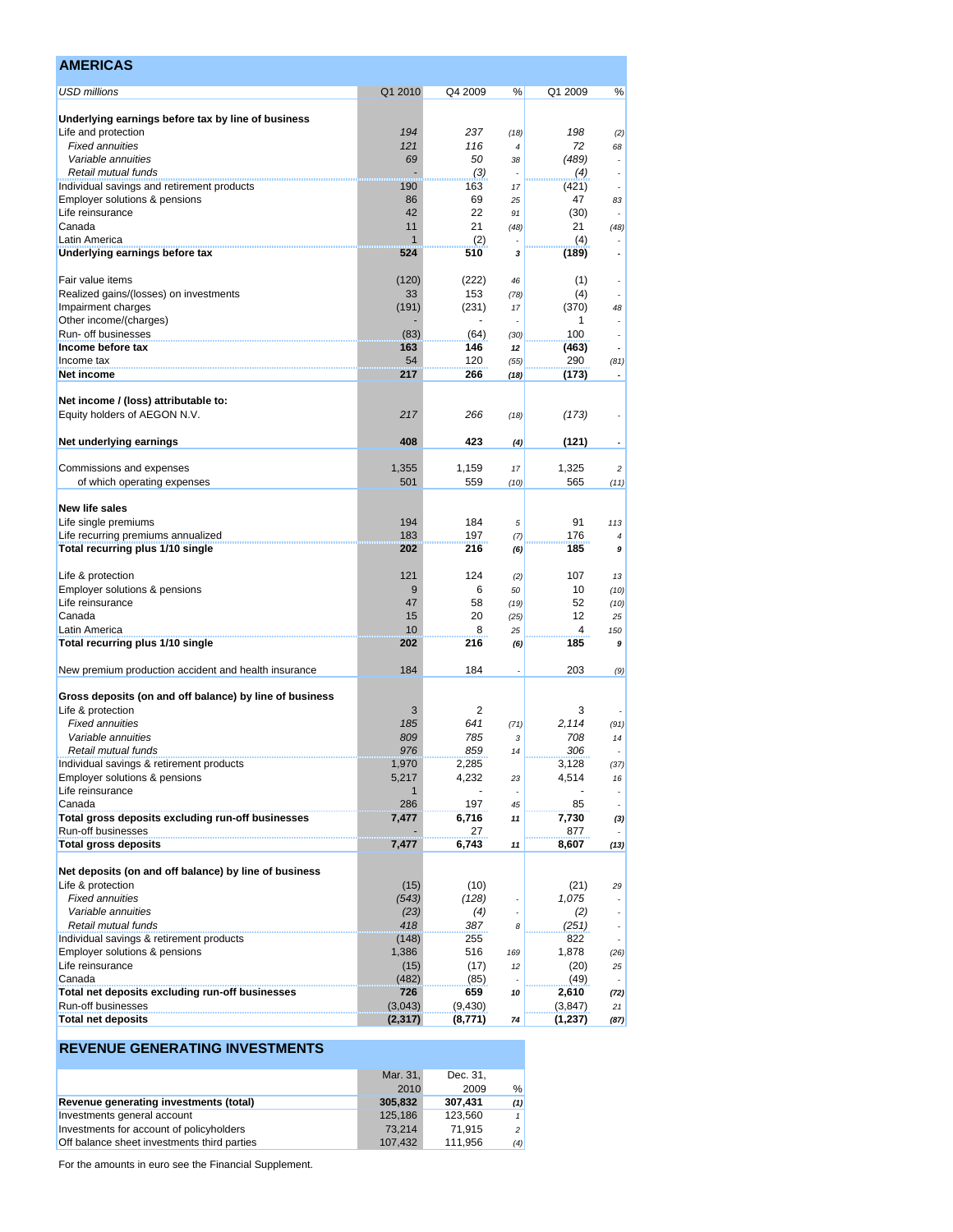| <b>THE NETHERLANDS</b>                                  |                |                |                |                |                          |
|---------------------------------------------------------|----------------|----------------|----------------|----------------|--------------------------|
| <b>EUR millions</b>                                     | Q1 2010        | Q4 2009        | %              | Q1 2009        | %                        |
| Underlying earnings before tax by line of business      |                |                |                |                |                          |
| Life and Savings                                        | 39             | 34             | 15             | 35             | 11                       |
| Pensions                                                | 47             | 53             | (11)           | 26             | 81                       |
| Non life                                                | $\overline{7}$ | 9              | (22)           | 2              |                          |
| <b>Distribution</b>                                     | 11             | $\mathbf{1}$   |                | 9              | 22                       |
| Share in underlying earnings before tax of associates   |                | (2)            |                |                |                          |
| Underlying earnings before tax                          | 104            | 95             | 9              | 72             | 44                       |
|                                                         |                |                |                |                |                          |
| Fair value items                                        | 91             | (31)           | ä,             | (218)          |                          |
| Realized gains/(losses) on investments                  | 96             | 178            | (46)           | 138            | (30)                     |
| Impairment charges                                      | (1)            | $\overline{7}$ |                | (78)           | 99                       |
| Income before tax                                       | 290            | 249            | 16             | (86)           | $\overline{a}$           |
| Income tax                                              | (67)           | (45)           | (49)           | 45             |                          |
| Net income                                              | 223            | 204            | 9              | (41)           | $\overline{\phantom{a}}$ |
|                                                         |                |                |                |                |                          |
| Net income / (loss) attributable to:                    |                |                |                |                |                          |
| Equity holders of AEGON N.V.                            | 223            | 204            | 9              | (41)           |                          |
|                                                         |                |                |                |                |                          |
| Net underlying earnings                                 | 77             | 72             | $\overline{7}$ | 55             | 40                       |
|                                                         |                |                |                |                |                          |
| Commissions and expenses                                | 264<br>182     | 321<br>258     | (18)           | 307            | (14)                     |
| of which operating expenses                             |                |                | (29)           | 217            | (16)                     |
| <b>New life sales</b>                                   |                |                |                |                |                          |
| Life single premiums                                    | 397            | 638            | (38)           | 391            | $\overline{c}$           |
| Life recurring premiums annualized                      | 22             | 29             | (24)           | 23             | (4)                      |
| Total recurring plus 1/10 single                        | 62             | 93             | (33)           | 62             |                          |
|                                                         |                |                |                |                |                          |
| Life and Savings                                        | 27             | 21             | 29             | 23             | 17                       |
| Pensions                                                | 35             | 72             | (51)           | 39             | (10)                     |
| Total recurring plus 1/10 single                        | 62             | 93             | (33)           | 62             |                          |
| New premium production accident and health insurance    | 11             | $\overline{4}$ | 175            | $\overline{7}$ | 57                       |
| New premium production general insurance                | 8              | $\overline{7}$ | 14             | $\overline{7}$ | 14                       |
|                                                         |                |                |                |                |                          |
| Gross deposits (on and off balance) by line of business |                |                |                |                |                          |
| Life and Savings                                        | 683            | 1,017          | (33)           | 450            | 52                       |
| Pensions                                                | 60             | 90             | (33)           | 12             |                          |
| <b>Total gross deposits</b>                             | 743            | 1,107          | (33)           | 462            | 61                       |
|                                                         |                |                |                |                |                          |
| Net deposits (on and off balance) by line of business   |                |                |                |                |                          |
| Life and Savings                                        | 82             | 454            | (82)           | (67)           |                          |
| Pensions                                                | (15)           | 165            |                | 122            |                          |
| <b>Total net deposits</b>                               | 67             | 619            | (89)           | 55             | 22                       |

|                                             | Mar. 31, | Dec. 31. |                |
|---------------------------------------------|----------|----------|----------------|
|                                             | 2010     | 2009     | %              |
| Revenue generating investments (total)      | 70.867   | 70.861   | - 1            |
| Investments general account                 | 36.294   | 36.144   |                |
| Investments for account of policyholders    | 23.665   | 21.749   | 9 <sup>°</sup> |
| Off balance sheet investments third parties | 10,908   | 12.968   | (16)           |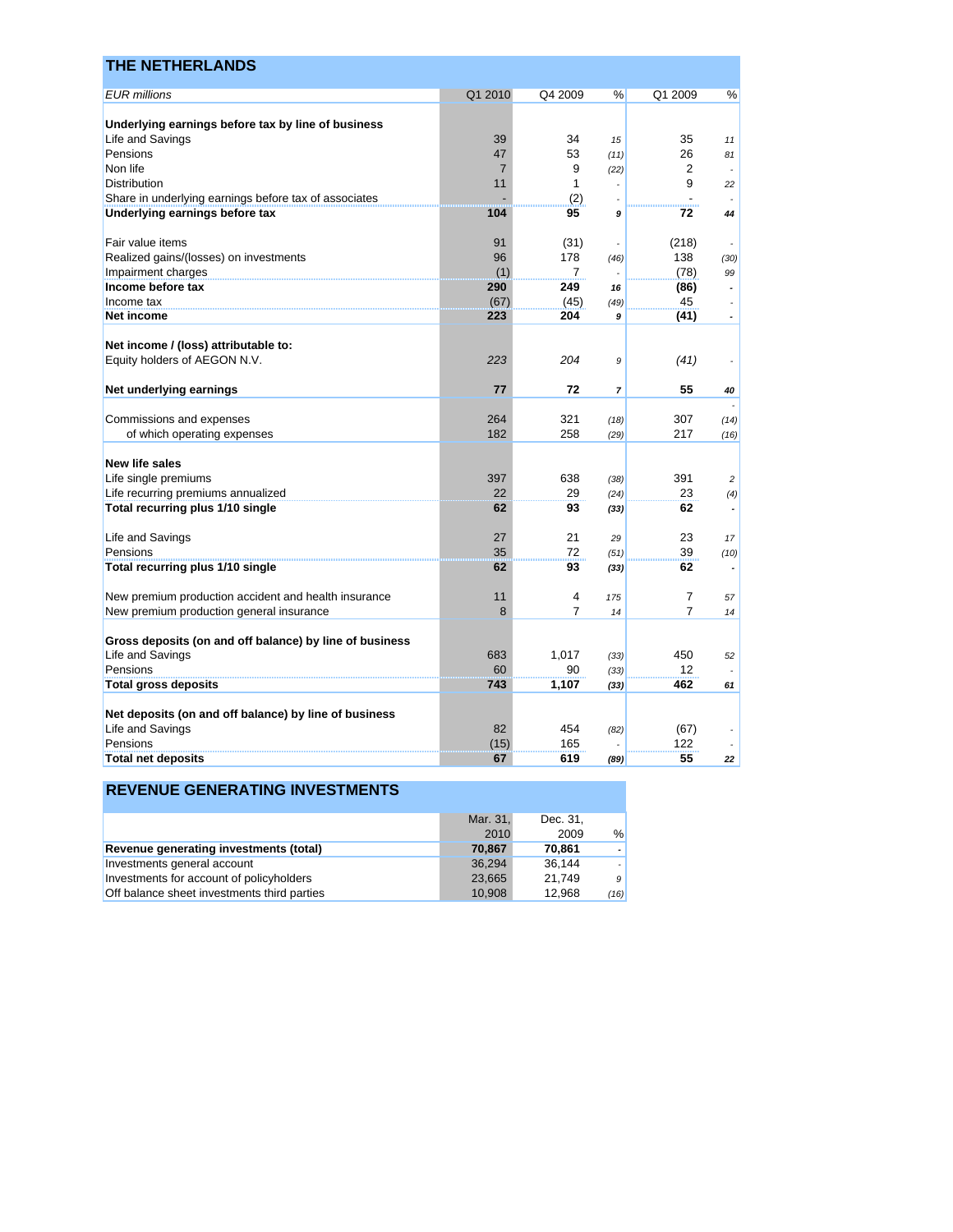| <b>UNITED KINGDOM</b>                                                |       |                |         |       |                |      |
|----------------------------------------------------------------------|-------|----------------|---------|-------|----------------|------|
| <b>GBP</b> millions                                                  | Notes | Q1 2010        | Q4 2009 | ℅     | Q1 2009        | %    |
|                                                                      |       |                |         |       |                |      |
| Underlying earnings before tax by line of business                   |       |                |         |       |                |      |
| Life                                                                 |       | 18             | 10      | 80    | $\overline{7}$ | 157  |
| Pensions                                                             |       | 9              | 27      | (67)  | 5              | 80   |
| <b>Distribution</b>                                                  |       | (2)            | (8)     | 75    | (3)            | 33   |
| Underlying earnings before tax                                       |       | 25             | 29      | (14)  | 9              | 178  |
| Fair value items                                                     |       | $\overline{2}$ | 6       | (67)  | 1              | 100  |
| Realized gains/(losses) on investments                               |       | $\overline{2}$ | 24      | (92)  | 6              | (67) |
| Impairment charges                                                   |       | (7)            | (49)    | 86    | (13)           | 46   |
| Other income/(charges)                                               | 8     | 21             | 8       | 163   | (22)           |      |
| Income before tax                                                    |       | 43             | 18      | 139   | (19)           |      |
| Income tax attributable to policyholder return                       |       | (21)           | (8)     | (163) | 22             |      |
| Income before income tax on shareholders return                      |       | 22             | 10      | 120   | 3              |      |
| Income tax on shareholders return                                    |       | (2)            | 3       |       | 5              |      |
| Net income                                                           |       | 20             | 13      | 54    | 8              | 150  |
| Net income / (loss) attributable to:<br>Equity holders of AEGON N.V. |       | 20             | 13      | 54    | 8              | 150  |
| Net underlying earnings                                              |       | 22             | 29      | (24)  | 11             | 100  |
| Commissions and expenses                                             |       | 170            | 179     | (5)   | 153            | 11   |
| of which operating expenses                                          |       | 95             | 109     | (13)  | 96             | (1)  |
|                                                                      |       |                |         |       |                |      |
| New life sales                                                       | 9     |                |         |       |                |      |
| Life single premiums                                                 |       | 1,139          | 1.037   | 10    | 1,199          | (5)  |
| Life recurring premiums annualized                                   |       | 121            | 121     |       | 133            | (9)  |
| Total recurring plus 1/10 single                                     |       | 235            | 224     | 5     | 253            | (7)  |
| Life                                                                 |       | 26             | 31      | (16)  | 71             | (63) |
| Pensions                                                             |       | 209            | 193     | 8     | 182            | 15   |
| Total recurring plus 1/10 single                                     |       | 235            | 224     | 5     | 253            | (7)  |
|                                                                      |       |                |         |       |                |      |
| Gross deposits (on and off balance) by line of business              |       |                |         |       |                |      |
| Variable annuities                                                   |       | 32             | 32      |       | 47             | (32) |
| Total gross deposits                                                 |       | 32             | 32      |       | 47             | (32) |
| Net deposits (on and off balance) by line of business                |       |                |         |       |                |      |
| Variable annuities                                                   |       | 25             | 27      | (7)   | 45             | (44) |
| <b>Total net deposits</b>                                            |       | 25             | 27      | (7)   | 45             | (44) |

### **REVENUE GENERATING INVESTMENTS**

|                                             | Mar. 31. | Dec. 31. |                |
|---------------------------------------------|----------|----------|----------------|
|                                             | 2010     | 2009     | $\frac{0}{0}$  |
| Revenue generating investments (total)      | 53,572   | 53.160   | 1              |
| Investments general account                 | 7.498    | 7.030    | $\overline{7}$ |
| Investments for account of policyholders    | 46.074   | 43.362   | 6              |
| Off balance sheet investments third parties |          | 2.768    | $\overline{a}$ |

For the amounts in euro see the Financial Supplement.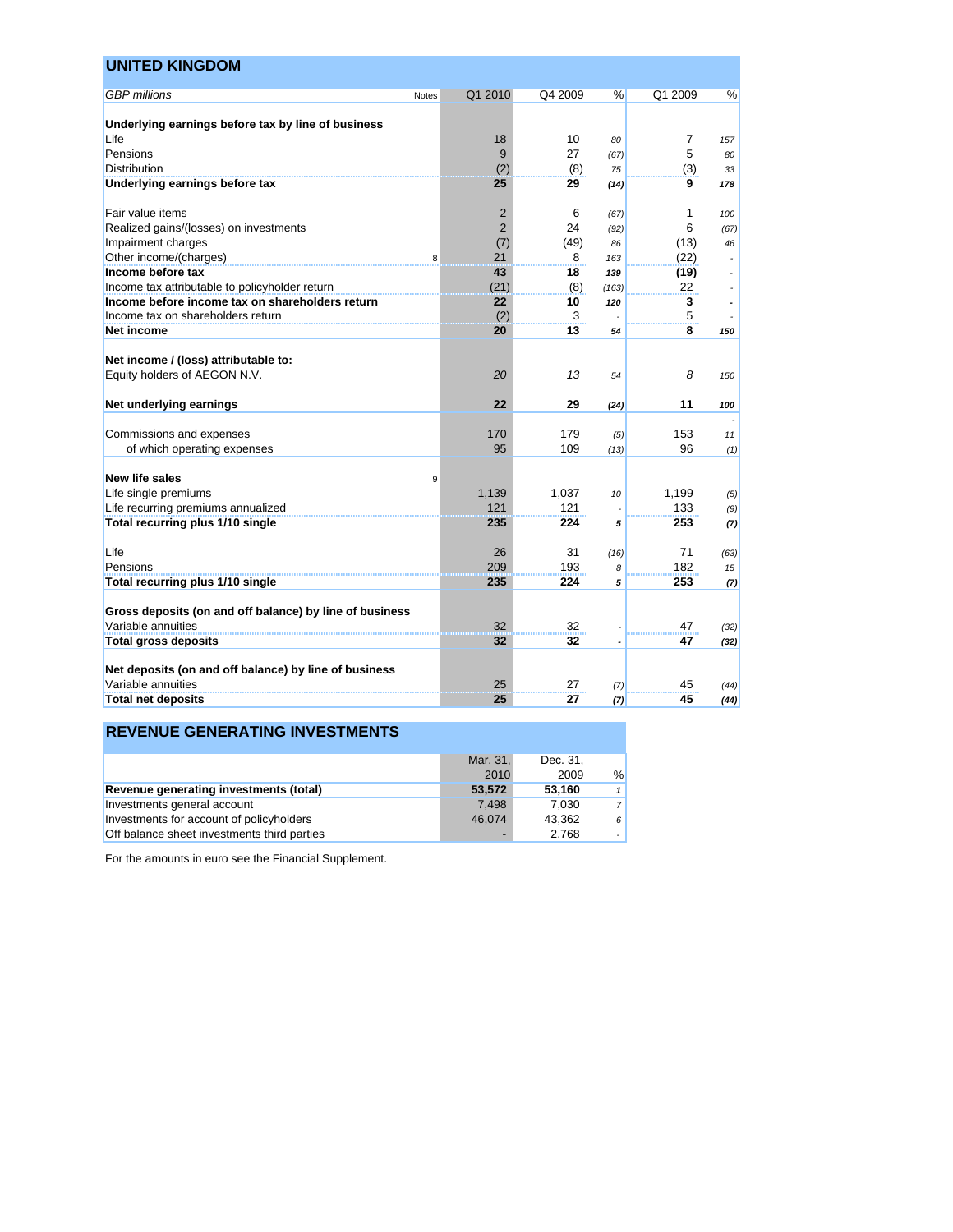| <b>NEW MARKETS</b>                                           |                |              |                          |                |                |
|--------------------------------------------------------------|----------------|--------------|--------------------------|----------------|----------------|
| <b>EUR</b> millions                                          | Q1 2010        | Q4 2009      | %                        | Q1 2009        | %              |
| Underlying earnings before tax                               |                |              |                          |                |                |
| Central Eastern Europe                                       | 27             | 29           | (7)                      | 26             | $\overline{4}$ |
| Asia                                                         | (6)            | (6)          |                          | (8)            | 25             |
| Spain & France                                               | 20             | 24           | (17)                     | 14             | 43             |
| Variable Annuities Europe                                    | (2)            | $\mathbf{1}$ |                          | (1)            | (100)          |
| <b>AEGON Asset Management</b>                                | 7              |              |                          |                |                |
| Underlying earnings before tax                               | 46             | 48           | (4)                      | 31             | 48             |
| Fair value items                                             | 3              | (2)          | $\overline{\phantom{a}}$ | 3              |                |
| Realized gains/(losses) on investments                       | 3              |              | ÷,                       | $\overline{2}$ | 50             |
| Impairment charges                                           | (2)            | (21)         | 90                       | (4)            | 50             |
| Other income/(charges)                                       |                | (4)          |                          |                |                |
| Income before tax                                            | 50             | 21           | 138                      | 32             | 56             |
| Income tax                                                   | (13)           | (2)          |                          | (24)           | 46             |
| Net income                                                   | 37             | 19           | 95                       | 8              |                |
| Net income / (loss) attributable to:                         |                |              |                          |                |                |
| Equity holders of AEGON N.V.                                 | 36             | 19           | 89                       | 8              |                |
| Minority Interest                                            | $\mathbf{1}$   |              | $\overline{\phantom{a}}$ | $\frac{1}{2}$  | ä,             |
| Net underlying earnings                                      | 32             | 36           | (11)                     | 7              | ä,             |
|                                                              |                |              |                          |                |                |
| Commissions and expenses                                     | 175            | 103          | 70                       | 111            | 58             |
| of which operating expenses                                  | 133            | 62           | 115                      | 59             | 125            |
|                                                              |                |              |                          |                |                |
| <b>New life sales</b>                                        |                |              |                          |                |                |
| Life single premiums<br>Life recurring premiums annualized   | 108<br>55      | 110<br>63    | (2)                      | 192<br>65      | (44)           |
| <b>Total recurring plus 1/10 single</b>                      | 66             | 74           | (13)<br>(11)             | 84             | (15)<br>(21)   |
|                                                              |                |              |                          |                |                |
| Life                                                         | 53             | 59           | (10)                     | 50             | 6              |
| Associates                                                   | 13             | 15           | (13)                     | 34             | (62)           |
| Total recurring plus 1/10 single                             | 66             | 74           | (11)                     | 84             | (21)           |
|                                                              |                |              |                          |                |                |
| Central Eastern Europe                                       | 19             | 22           | (14)                     | 15             | 27             |
| Asia                                                         | 10<br>37       | 8<br>44      | 25                       | 14<br>55       | (29)           |
| Spain & France<br>Total recurring plus 1/10 single           | 66             | 74           | (16)<br>(11)             | 84             | (33)<br>(21)   |
|                                                              |                |              |                          |                |                |
| New premium production accident and health insurance         | 4              | 1            |                          | 2              | 100            |
| New premium production general insurance                     | 6              | 14           | (57)                     | 5              | 20             |
|                                                              |                |              |                          |                |                |
| Gross deposits (on & off balance)                            |                |              |                          |                |                |
| Central Eastern Europe                                       | 226            | 235          | (4)                      | 179            | 26             |
| Asia                                                         | 44             |              |                          | 4              |                |
| Spain & France                                               | 25             | 32           | (22)                     | 8              |                |
| Variable Annuities Europe                                    | 188            | 160          | 18                       | 146            | 29             |
| <b>AEGON Asset Management</b><br><b>Total gross deposits</b> | 1,110<br>1,593 | 750          | 48                       | 745            | 49             |
|                                                              |                | 1,177        | 35                       | 1,082          | 47             |
| Net deposits (on & off balance)                              |                |              |                          |                |                |
| Central Eastern Europe                                       | 69             | 142          | (51)                     | 94             | (27)           |
| Asia                                                         | 25             |              |                          | $\mathbf{1}$   |                |
| Spain & France                                               | 25             | (17)         | $\overline{\phantom{a}}$ | (9)            |                |
| Variable Annuities Europe                                    | 79             | 21           | ×                        | 43             | 84             |
| <b>AEGON Asset Management</b>                                | (77)           | (128)        | 40                       | (443)          | 83             |
| <b>Total net deposits</b>                                    | 121            | 18           | $\blacksquare$           | (314)          | $\blacksquare$ |

## **REVENUE GENERATING INVESTMENTS**

|                                             | Mar. 31. | Dec. 31. |     |
|---------------------------------------------|----------|----------|-----|
|                                             | 2010     | 2009     | %   |
| Revenue generating investments (total)      | 28.233   | 17.045   | 66  |
| Investments general account                 | 2.941    | 2.707    | 9   |
| Investments for account of policyholders    | 5.629    | 5.355    | 5   |
| Off balance sheet investments third parties | 19.663   | 8.983    | 119 |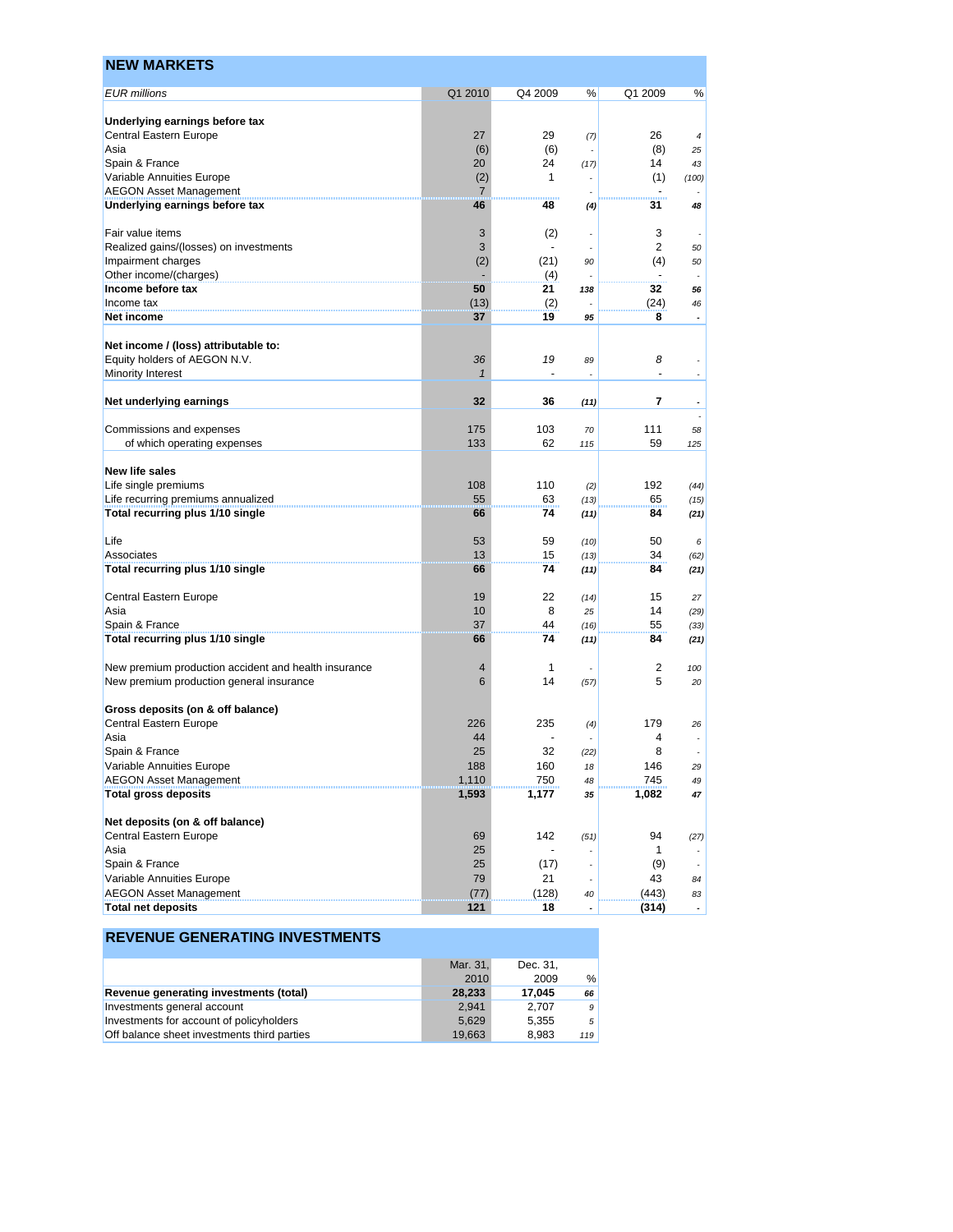| <b>VALUE OF NEW BUSINESS AND IRR</b> |            |            |      |
|--------------------------------------|------------|------------|------|
|                                      | <b>VNB</b> | <b>VNB</b> |      |
| EUR millions, after tax              | Q1 2010    | Q1 2009    | %    |
| Americas                             | 52         | 79         | (34) |
| The Netherlands                      | 49         | 31         | 58   |
| <b>United Kingdom</b>                | 14         | 58         | (76) |
| <b>New Markets</b>                   | 31         | 34         | (9)  |
| <b>Total</b>                         | 146        | 201        | (27) |
|                                      |            |            |      |
|                                      | IRR %      | IRR%       |      |

| <b>EUR millions, after tax</b> | Q1 2010 | Q1 2009 |
|--------------------------------|---------|---------|
| Americas                       |         |         |
|                                | 12.6    | 10.3    |
| The Netherlands                | 19.2    | 14.1    |
| <b>United Kingdom</b>          | 10.7    | 15.0    |
| <b>New Markets</b>             | 34.2    | 35.5    |
| Total                          | 19.3    | 17.8    |

## **MODELED NEW BUSINESS, APE AND DEPOSITS**

|                       |              |         | <b>Premium business</b><br><b>APE</b> |      |  |  |
|-----------------------|--------------|---------|---------------------------------------|------|--|--|
| <b>EUR</b> millions   | <b>Notes</b> | Q1 2010 | Q1 2009                               | %    |  |  |
|                       | 10           |         |                                       |      |  |  |
| Americas              |              | 245     | 266                                   | (8)  |  |  |
| The Netherlands       |              | 93      | 78                                    | 19   |  |  |
| <b>United Kingdom</b> |              | 265     | 224                                   | 18   |  |  |
| <b>New Markets</b>    |              | 80      | 202                                   | (60) |  |  |
| <b>Total</b>          |              | 683     | 769                                   | (11) |  |  |

|                            | <b>Deposit business</b><br><b>Deposits</b> |         |      |
|----------------------------|--------------------------------------------|---------|------|
| <b>EUR</b> millions        | Q1 2010                                    | Q1 2009 | %    |
| Americas<br>United Kingdom | 3,926<br>34                                | 5,252   | (25) |
| <b>New Markets</b>         | 307                                        | 137     | 124  |
| Total                      | 4.267                                      | 5,389   | (21) |

| <b>VNB/PVNBP SUMMARY</b> |              |                         |              |                      |                    |  |
|--------------------------|--------------|-------------------------|--------------|----------------------|--------------------|--|
|                          |              | <b>Premium business</b> |              |                      |                    |  |
|                          |              | <b>VNB</b>              | <b>PVNBP</b> | VNB/<br><b>PVNBP</b> | VNB/<br><b>APE</b> |  |
| <b>EUR</b> millions      | <b>Notes</b> | Q1 2010                 |              | $\%$                 | %                  |  |
|                          | 11           |                         |              |                      |                    |  |
| Americas                 |              | 27                      | 1,042        | 2.6                  | 11.2               |  |
| The Netherlands          |              | 49                      | 708          | 7.0                  | 53.1               |  |
| United Kingdom           |              | 14                      | 1.724        | 0.8                  | 5.2                |  |
| <b>New Markets</b>       |              | 22                      | 589          | 3.8                  | 28.0               |  |
| <b>Total</b>             |              | 113                     | 4.064        | 2.8                  | 16.5               |  |

|                       |              | <b>VNB</b>   | <b>Deposit business</b><br><b>PVNBP</b> | VNB/<br><b>PVNBP</b> | VNB/<br><b>Deposits</b> |
|-----------------------|--------------|--------------|-----------------------------------------|----------------------|-------------------------|
| <b>EUR</b> millions   | <b>Notes</b> | Q1 2010      |                                         | $\frac{9}{6}$        | $\%$                    |
|                       | 11           |              |                                         |                      |                         |
| Americas              |              | 24           | 5,554                                   | 0.4                  | 0.6                     |
| <b>United Kingdom</b> |              | (0)          | 34                                      | (0.7)                | (0.7)                   |
| <b>New Markets</b>    |              | $\mathbf{Q}$ | 504                                     | 1.8                  | 2.9                     |
| <b>Total</b>          |              | 33           | 6,091                                   | 0.5                  | 0.8                     |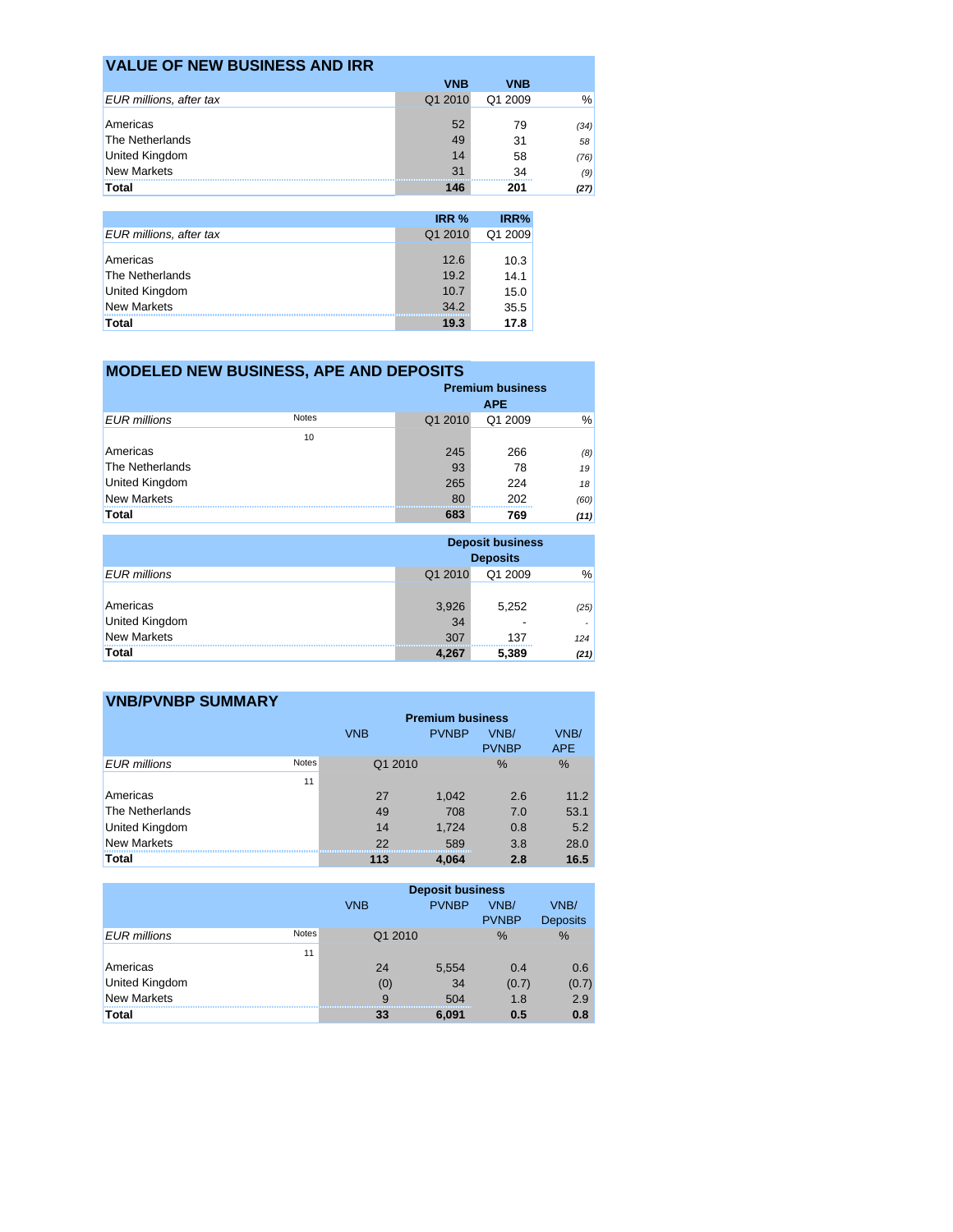### **Notes:**

- 1) For a definition of underlying earnings and the reconciliation from underlying earnings to income before tax we refer to Note 3 "Segment information" of our Condensed consolidated interim financial statements.
- <sup>2)</sup> Net income refers to net income attributable to equity holders of AEGON N.V. and minority interest
- $3)$  New life sales is defined as new recurring premiums + 1/10 of single premiums
- 4) Deposits on and off balance sheet. Run-off businesses includes results of business units where management has decided to exit the market and to run-off the existing block of business.
- 5) Return on equity is calculated by dividing the net underlying earnings after cost of leverage by the average shareholders' equity excluding the preferred shares and the revaluation reserve.
- <sup>6)</sup> Capital securities that are denominated in foreign currencies are, for purposes of calculating the capital base ratio, revalued to the periodend exchange rate.
- 7) All ratios exclude AEGON's revaluation reserve.
- 8) Included in other non-operating income/(charges) are charges made to policyholders with respect to income tax. There is an equal and opposite tax charge which is reported in the line Income tax attributable to policyholder return.
- 9) Includes production on investment contracts without a discretionary participation feature of which the proceeds are not recognized as revenues but are directly added to our investment contract liabilities.<br><sup>10)</sup>  $APE = recurring$  premium + 1/10 single premium.
- 
- <sup>11)</sup> PVNBP: Present Value New Business Premium.
- a) The calculation of the IGD (Insurance Group Directive) capital surplus and ratio are based on Solvency I capital requirements on IFRS for entities within the EU (Pillar I for AEGON UK), and local regulatory solvency measurements for non-EU entities. Specifically, required capital for the life insurance companies in the US is calculated as two times the upper end of the Company Action Level range (200%) as applied by the National Association of Insurance Commissioners in the US. The calculation of the IGD ratio excludes the available and required capital of the UK With-Profit funds. In the UK solvency surplus calculation the local regulator only allows the available capital number of the With-Profit funds included in overall local available capital to be equal to the amount of With-Profit funds' required capital.
- b) The results in this release are unaudited.